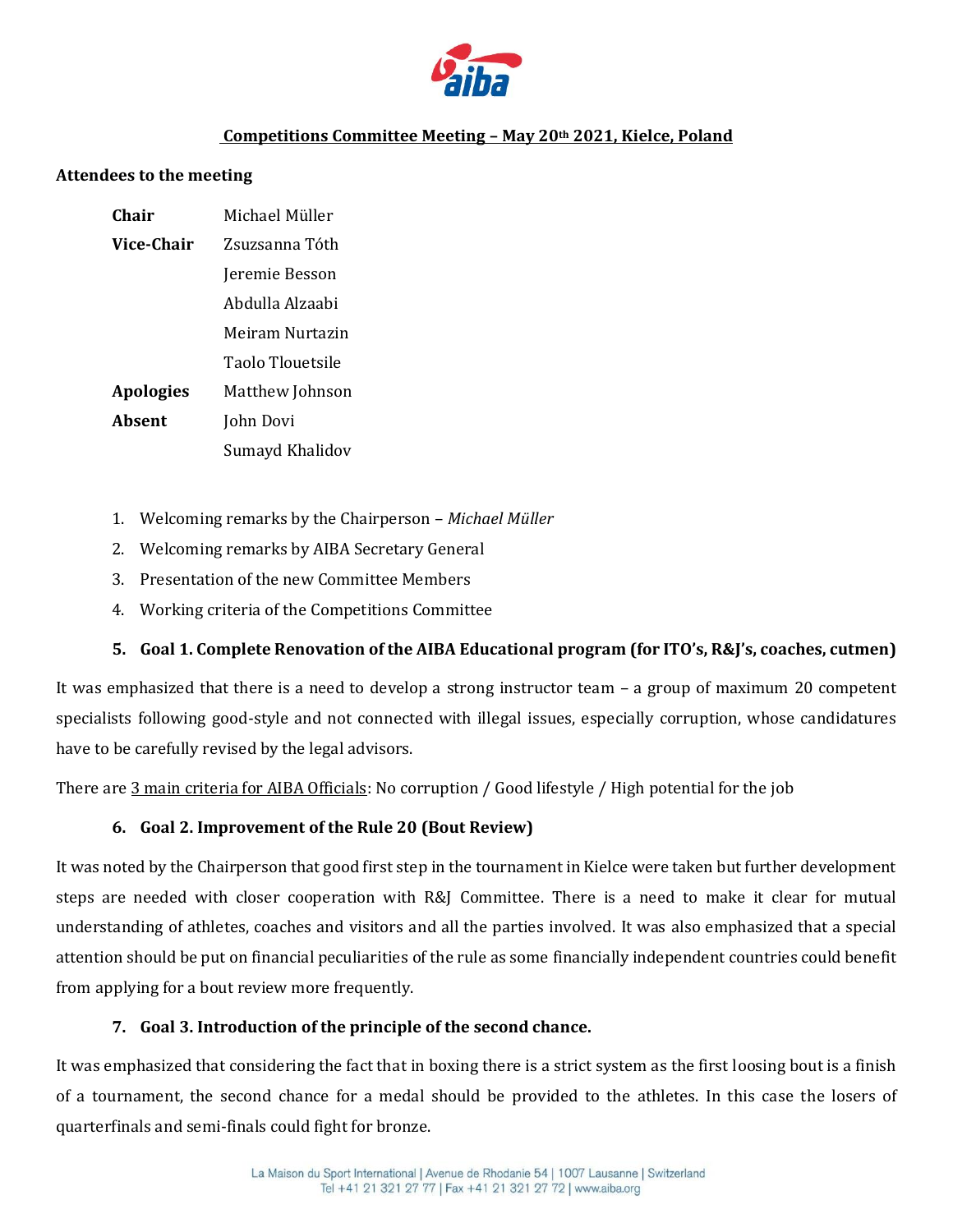

# **8. Goal 4. Public Scoring of the bouts**

It was highly emphasized that transparency is needed for everyone to have a clear picture of scoring. It was agreed that public-scoring system used in Kielce is a that one that should be applied widely as Coaches and spectaculars can see developing of the results of each bout on TV screen.

### **9. Goal 5. 'Ten Point Must' Rule**

It was reminded that currently there are 4 criteria for the referee to take a decision but the problem is that there is no main criteria – it might be either domination in the bout or the number of punches. The main question raised is if the existing system should keep being used with further providing a full understanding from each party of how it has to work or the additional number of clear punches could be a better system. It was decided to continue the discussion at the next meeting of the committee at the end of May.

# **10. Remarks by AIBA Secretary General**

Mr Kovács highlighted a very important role that Competitions Committee plays especially in such a crucial moment AIBA is going through. He emphasized that the organization are at the lucky position at the moment as there is an opportunity to renew the system. The Secretary General also said any violation must be reported and immediate steps to tackle the issues must be taken. In conclusion, he noted that all stakeholders had different experience in the above-mentioned points, thus sharing of knowledge and opinions are vitally important to take the right decisions.

# **11. Additional remarks by the committee members**

It was agreed by the members that principle of equal categories should be applied to provide the athletes to fight with the same-level rivals in different leagues. The same level. It will allow step-by-step development of the boxers and provide them with more opportunities to achieve high results.

It was also supported that a position of Ombudsmen is needed to have an independent and impartial opinion concerning bout review. The need for implication of score-book was also noted in this regard to get more accurate results during each bout.

# **12. Closing remarks by the Chairperson**

The Chairperson expressed his gratitude to all committee members who managed to be presented physically in the meeting and also those connected online and asked for thorough consideration of the points discussed to have a clearer understanding for the next committee meeting in May. It was also stressed that discussions with other Chairpersons will follow the meeting in order to share opinions in each sphere.